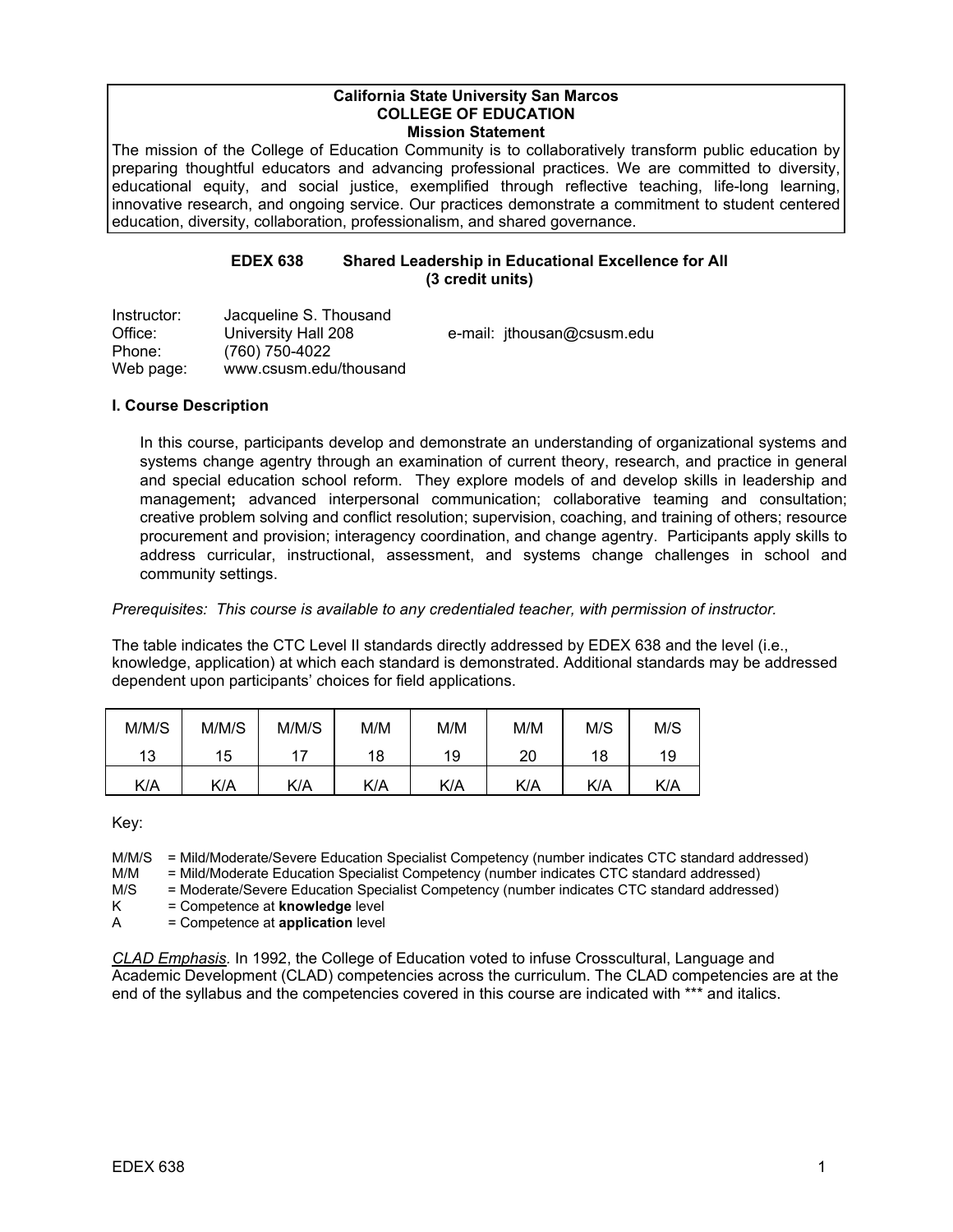### **II. Content Goals and Performance Objectives:**

### The participant will:

**Goal 1. develop and demonstrate an understanding of organizational systems and systems change agentry through an examination of current and emerging theory, research, and practice in general and special education school reform.**  (Standards M/M/S 15.1–15.5: M/M 19.2 & 19.4; M/S 19.1, 19.2, 19.5, & 19.8)

### Objectives:

- describe frameworks for and approaches to systems change.
- articulate strategies for building consensus for a vision of caring, effective, and inclusive schooling.
- identify research-based and promising curricular, instructional, and assessment skills needed by educators to meet the needs of diverse learners.
- identify resources and incentives essential for school restructuring and reform efforts.
- identify the elements of the Ambrose Complex Change model illustrated in case studies of systems change toward inclusive education.

### **Goal 2. explore models of and develop skills in leadership and management.**

### Objectives:

- be acquainted with theory and research related to leadership, creativity, supervision, and consultation. (Standards M/M/S 15.1 – 15.5; M/M 20/1, 20.2, 20.3, 20/55; M/S 18.1, 18.4)
- articulate actions they can take to facilitate the creation of caring and effective educational experiences at their school site and with families. (Standards M/S 18.2 & 18.4; M/S 19.1, 19.2, 19.5, 19.8)

### **Goal 3. explore models of and develop skills in resource procurement and provision and interagency coordination and collaboration.**

### Objectives:

- identify resources for staff development, school, and individual student needs. (M/M 20.7)
- optimize the use of available resources in an integrated fashion. (M/M/S 15.1 – 15.3; M/M 19.1 – 19.4)

### **Goal 4. explore models of and develop skills in advanced interpersonal communication and collaborative teaming and consultation.**

### Objectives:

- demonstrate awareness of professional leadership, communication, trust building, and controversy management strategies when operating as team members within the school or community. (M/M 20.1 & 20.3; M/S 18.2, 18.2, 18.4)
- demonstrate improved collaborative teaming and problem solving abilities with colleagues and/or parents of learners with special educational needs. (M/M 20.1 -20-3; M/S 18.1, 18.4, 18.6)
- work with others in teams to cooperatively use principles of universal design and collaborative teaming solution find student and systems challenges. (M/M/S 15.1 – 15.3; M/M 20.2, 20.8, 20.9: M/S 18.6)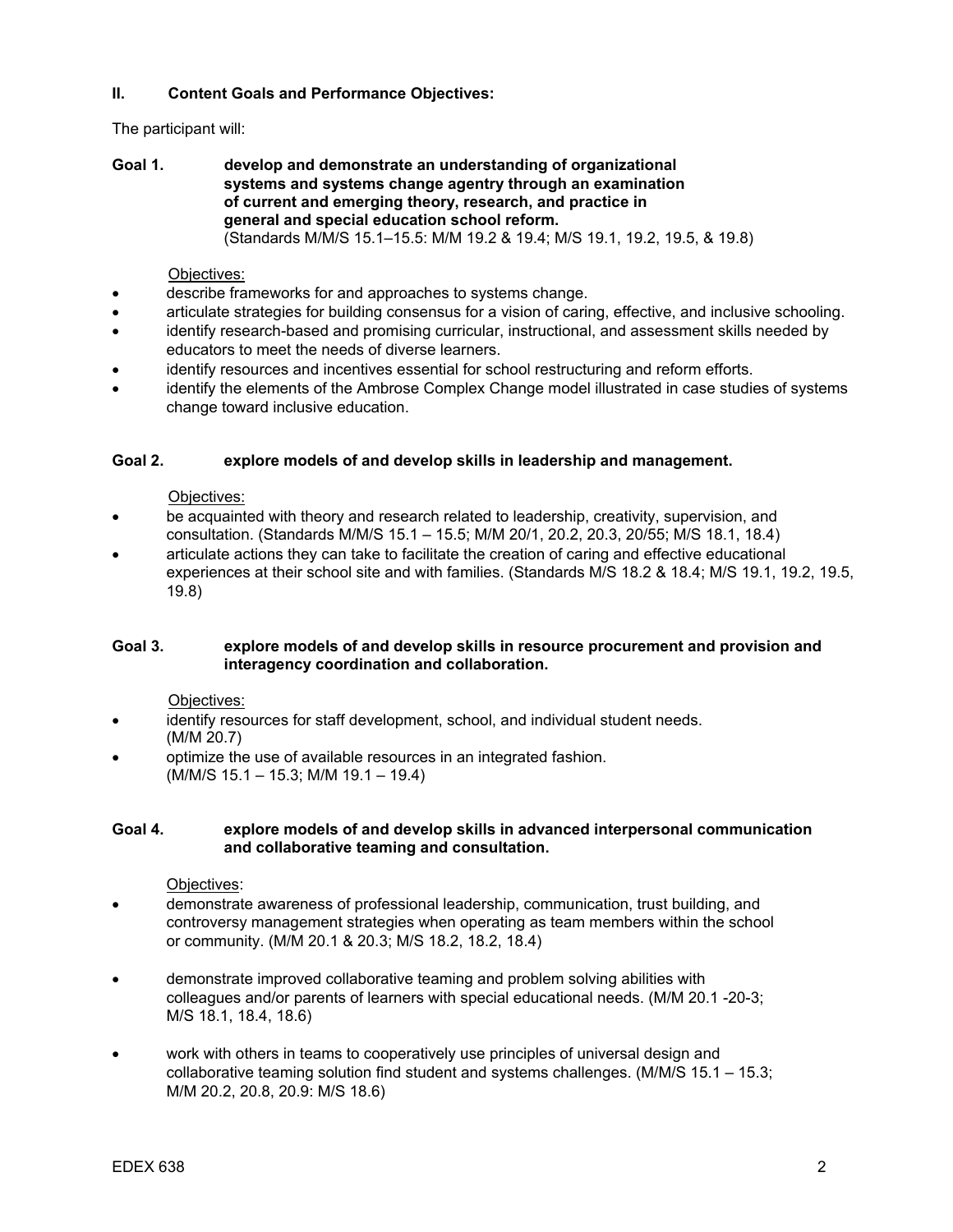### **Goal 5. explore models of and develop skills in creative problem solving and conflict resolution.**

Objectives:

- demonstrate the use of conflict resolution approaches to develop mutually agreeable solutions to education-related challenges. (M/M 20.3)
- use creative problem solving methods, such as the Parnes-Osborne model, to solve systems-level and student learning challenges. (M/M/S 13.2–13.4; M/M 20.3, 20.8, 20.9)

### **Goal 6. explore models of and develop skills in supervision, coaching, and training of others.**

Objectives:

- use a model of supervision (i.e., Peer Coaching) to coach peers to develop instructional skills and provide supervision to paraprofessionals and others. (M/M 20.5; MS 18.6)
- develop an inservice training module to enhance the knowledge, skills, and/or dispositions of others (professionals, paraprofessionals, parents, students, community members) regarding a critical aspect of special education (e.g., legal rights and responsibilities, inclusive best educational practices, universal design strategies). (M/M/S 17.1, 17.2; M/M 20.6, 20.7; M/S 18.3, 18.5; M/S 19.4, 19.6)

### **III. Professional and Administrative Requirements**

- 1. Attend all class sessions. Be on time for class and for online discussions. Please call the instructor when you are unable to attend class or when you will be late. It is the policy of the CSUSM College of Education that any student who misses 20% or more of class time, class sessions, or on-line discussion time may not receive a passing grade for a course.
- 2. "Person-first" language (e.g., "Student with Autism" rather than "Autistic student;" "Johnny who has Down Syndrome" rather "My Down Syndrome student") must be used throughout all written and oral assignments and discussions.
- 3. Word process all written documents. Keep a copy of all of your work. You will want these copies for your records and use as BTSA & Level II professional portfolio entries.
- 4. Complete and submit all assignments and discussions on the due dates for full credit. If you have extraordinary circumstances that impact completion of your assignments, please let the instructor(s) know. Contact the instructor immediately if you have questions or concerns.
- 5. Participate in class and on-line discussions and group activities and demonstrate positive interpersonal skills with classmates and guests.
- 6. Select one or two class "buddy" (e.g., WebCT Base Team member, Inservice Module team member) to ensure that you receive handouts and information if you must miss class. Buddy: Telephone: The Exception of the Except of the Except of Telephone: The Except of Telephone: The Except of Tele e-mail: e-mail: e-mail: e-mail: e-mail: e-mail: e-mail: e-mail: e-mail: e-mail: e-mail: e-mail: e-mail: e-mail: e-mail: e-mail: e-mail: e-mail: e-mail: e-mail: e-mail: e-mail: e-mail: e-mail: e-mail: e-mail: e-mail: e-mail

### **Activities and instructional methods for realizing objectives:**  class discussions cooperative group work lectures readings in texts role plays guest speakers web site access WebCT on line discussions videos demonstrations observations written reading reactions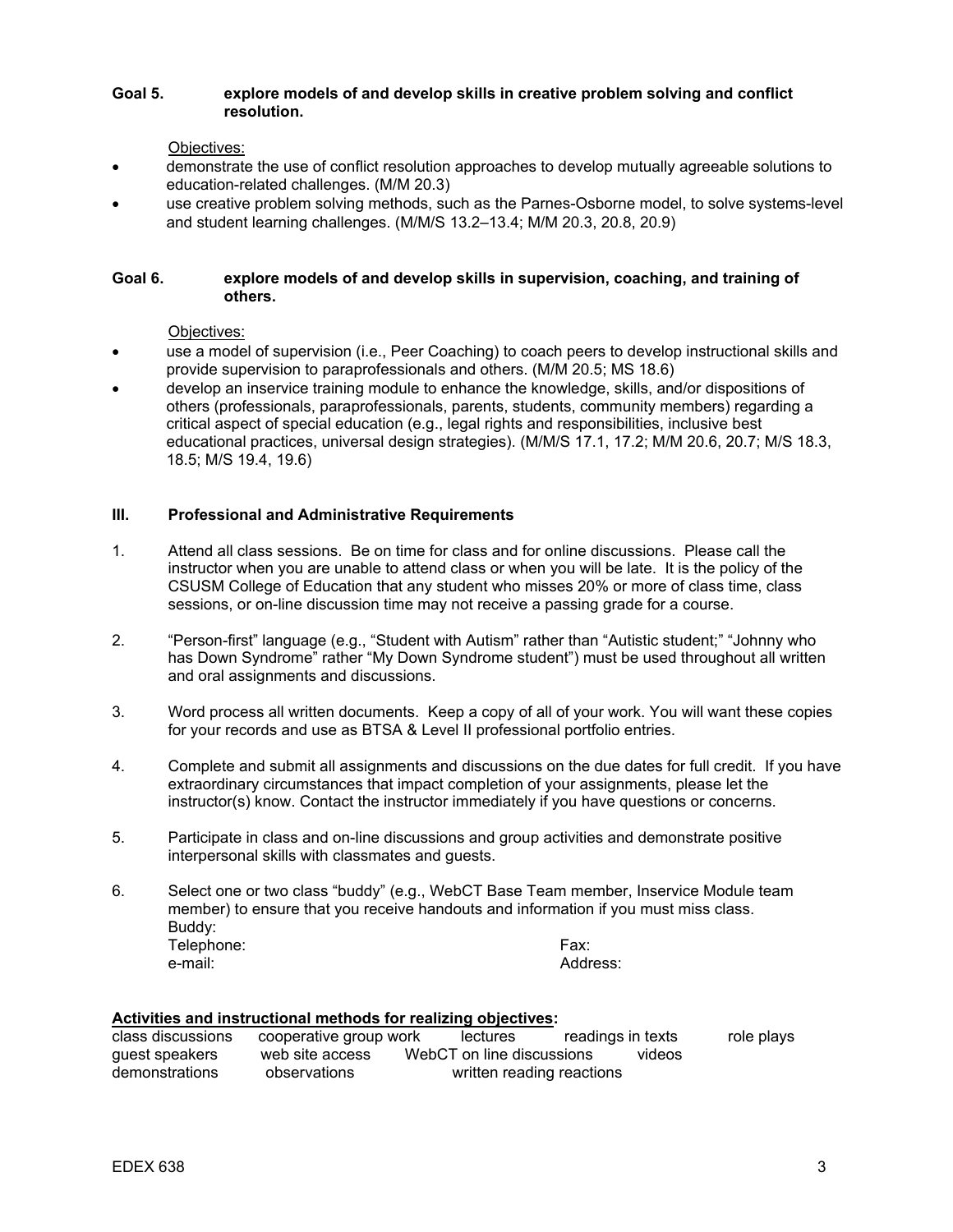### **Evaluation of attainment of these knowledge bases and skills:**

attendance punctuality in class participation on-line collaborative activities reading reactions base team meetings product assessment reading reactions base team meetings WebCT discussion participationWebCT discussion facilitation

### **IV. Texts and Readings**

Cummings, C. (1985). Peering in on peers. Snohomish, WA: Snohomish Publishing Co. (CU)

Villa, R., & Thousand, J. (2000). Restructuring for caring and effective education: Piecing the puzzle together. Baltimore: Paul H. Brookes. (V&T)

Selected handouts and journal articles

### **Recommended, but not required.**

American Psychological Association (2000). Publication manual of the American Psychological Association (5th ed.). Washington, D.C.: Author. (APA)

| A. Live Class Attendance and Participation (4 points per class X 9 classes)<br>36<br><b>B. School-Based Leadership Applications</b><br>39<br><b>C. Live Reading Reactions</b><br>4<br>17<br>D. On-Line Participation and Discussion Facilitation<br>E. Application and Growth Choice<br>-4<br>TOTAL MAXIMUM POINTS | ۷. | <b>Course Requirements and Assessment Procedures</b> | <b>Maximum Points</b> |
|--------------------------------------------------------------------------------------------------------------------------------------------------------------------------------------------------------------------------------------------------------------------------------------------------------------------|----|------------------------------------------------------|-----------------------|
|                                                                                                                                                                                                                                                                                                                    |    |                                                      |                       |
|                                                                                                                                                                                                                                                                                                                    |    |                                                      |                       |
|                                                                                                                                                                                                                                                                                                                    |    |                                                      |                       |
|                                                                                                                                                                                                                                                                                                                    |    |                                                      |                       |
|                                                                                                                                                                                                                                                                                                                    |    |                                                      |                       |
|                                                                                                                                                                                                                                                                                                                    |    |                                                      | 100                   |

#### **GRADING SCALE (in percentages):**

| A | 94-100 | А- | 92-93 | B+ | 89-91 |
|---|--------|----|-------|----|-------|
| В | 86-88  | в- | 84-86 | C+ | 81-83 |

**NOTE: The minimum acceptable grade for a course in the professional education sequence is C+, and a B average must be maintained.**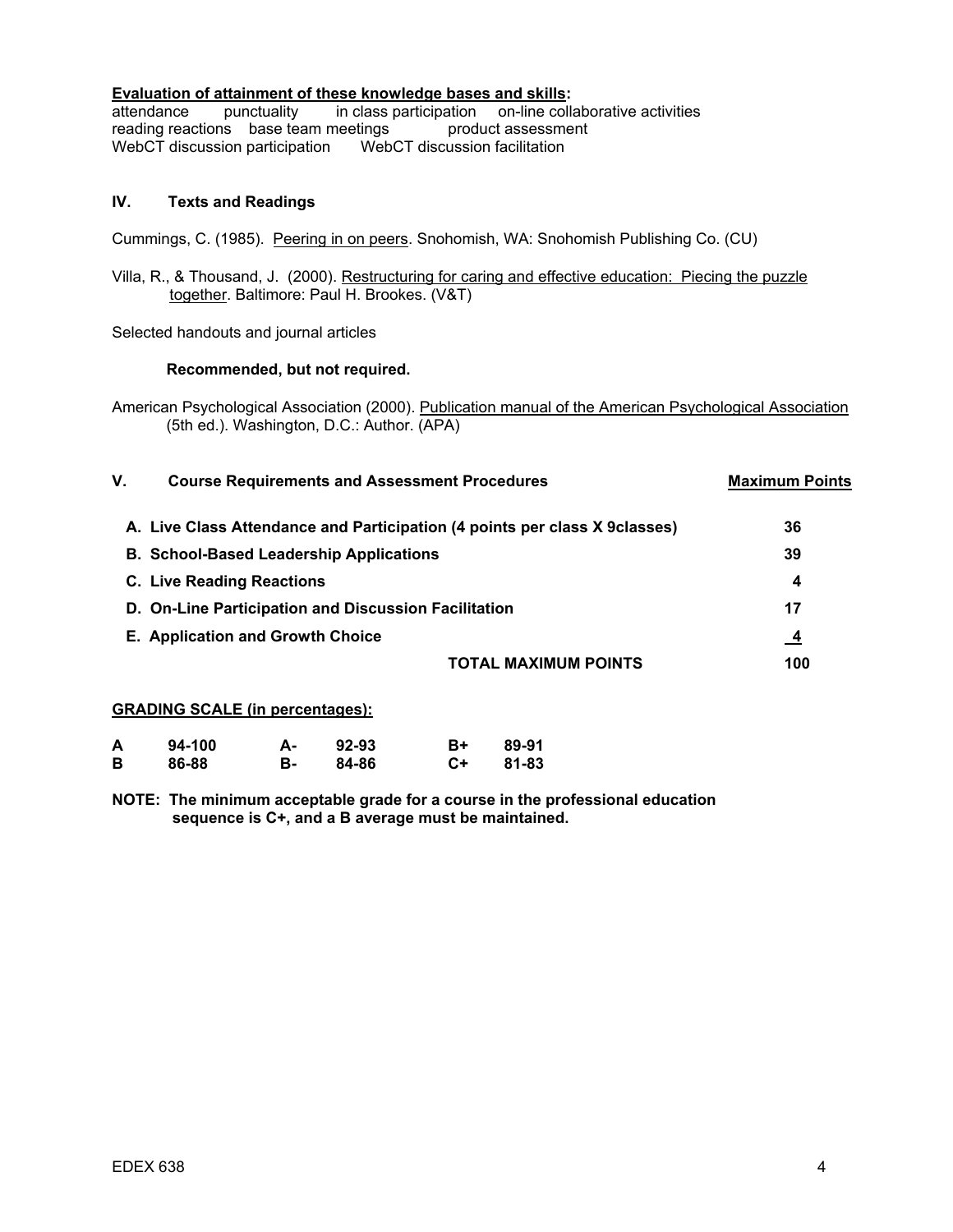# **B. School-Based Leadership Application Entry Explanations (39 points)**

### **COACHING AND SUPERVISION OF OTHERS (12 points)**

- ⇒ **Leadership Entry #1: Reinforcement Conference** (5 points) (Standards M/M 20.5, M/S 18.5, M/S 19.6) Using the Carol Cummings "Peer Coaching" model of supervision and coaching, observe, design, deliver, and critique your delivery of a "reinforcement conference" with another professional, a paraprofessional, or other support provider.
- ⇒ **Leadership Entry #2: Alternate or Growth Conference** (7 points) (Standards M/M 20.5; M/S 18.5, M/S 19.6) Using the Carol Cummings "Peer Coaching" model of supervision and coaching, observe, design, deliver, and critique your delivery of an "alternative conference" or a "growth conference" with another professional, a paraprofessional, or other support provider.

### **PROFESSIONAL DEVELOPMENT OF OTHERS (15 points)**

 A great many of the Level II standards (Standards M/M 20.6 & 29.9; M/S 18.3, 19.4, 19.6, 19.7, 18.8) have to do with developing and delivering inservice training to others, including teachers, administrators, paraprofessionals, parents, community members, school board members, and related service personnel (e.g., speech and language, OT, PT). For this school-based leadership entry, you will form a team of two to five people (e.g, WebCT Reading Reaction team members, classmates from your district, classmates with a similar training interest) to identify an inservice need for a particular audience or a variety of audiences. Given this need, the team will develop a 1- to 2 hour inservice training module appropriate for the targeted audience(s). The module may be structured as a single 60 to 120-minutes training session, two 30 to 60-minute sessions, or three 20 to 40-minutes sessions, based upon the time frames you have available to deliver the instruction or the nature of the instruction (e.g., practice is required between sessions).

 Inservice teams must meet have a **minimum of two face-to-face meetings**. Each face-to-face meeting must be documented in order to evidence participants' demonstration of Level II collaborative teaming standards (Standards M/S 18.1, 18.4, 18.6). Documentation requirements are described in Entry #3a and Entry #3b descriptions. Note that your inservice team may earn one extra point for each additional and similarly documented face-to-face meeting held beyond the two required meetings (see Application and Growth Choice).

### **For Leadership Entry #3, there are several distinct submission requirements described below.**

⇒ **Entry #3a: Outcomes and Evidence of Team Meeting #1 (4 points)**

**Entry #3a, PART 1** (2 points) **–** A word processed description of the **outcomes of the first meeting**  that identifies:

- **a)** the need for the module,
- **b)** the module's audience(s),
- **c)** at least two specific and observable and measurable objectives,
- **d)** a projected outline of the module's content and sequence, and
- **e)** any expected resources needed to develop the module.

**Entry #3a, PART 2** (2 points) **- Evidence of Face-to-Face Meeting #1:** Team meeting documentation must be provided. This includes a) use of the agenda format recommended on page 294 of the Villa and Thousand text, b) evidence of use at least one of the processing procedures listed in Table 1 on pages 281 and 282, and c) completion of the "forming" and "functioning" sections of the checklist on pages 273 and 274. "Homefun" or division of labor on the part of team members in preparation for the actual module construction must be identified at the end of the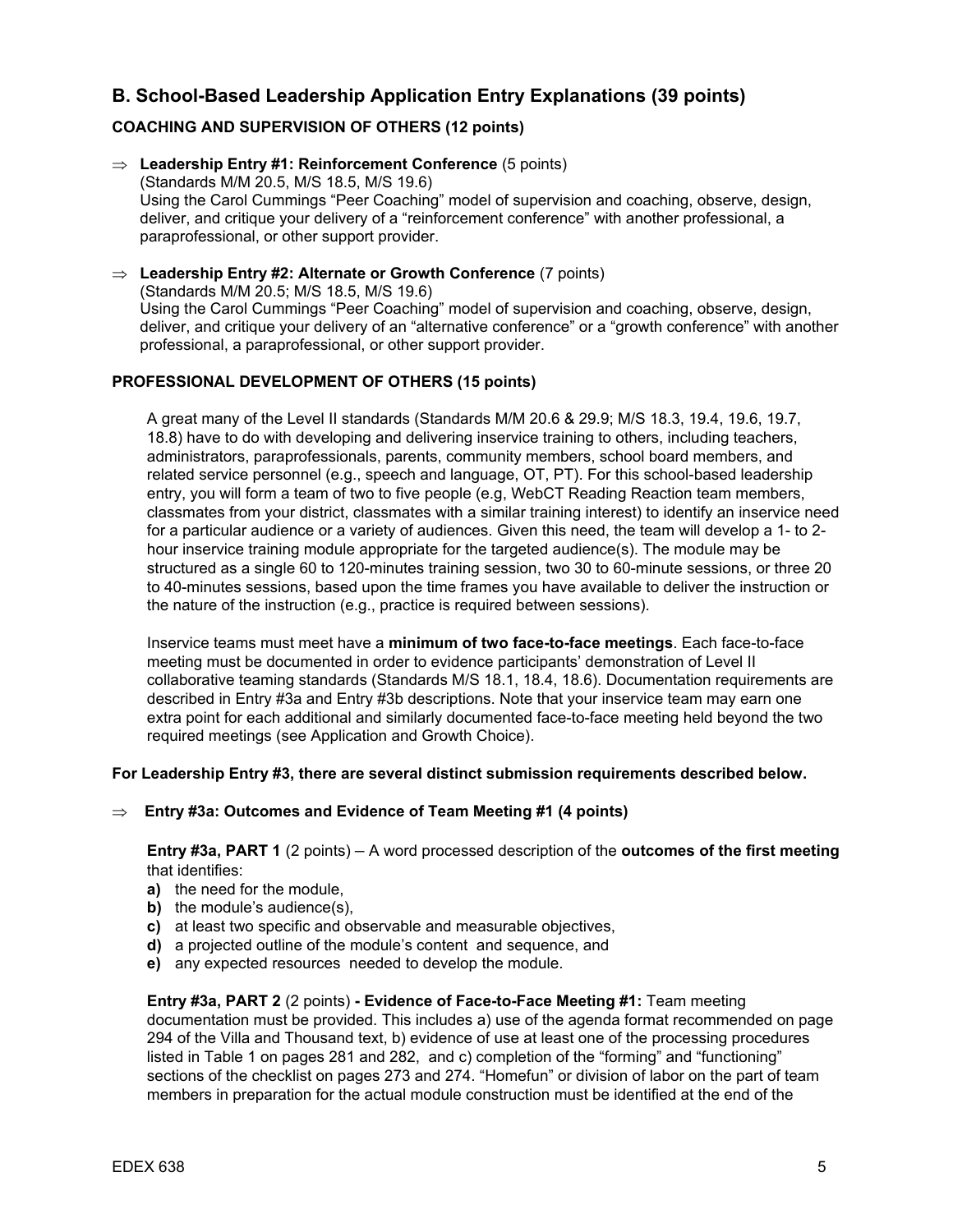meeting minutes. Online or e-mail planning among team members can and should occur subsequent to this meeting, but this first organizing meeting must be face to face.

#### ⇒ **Entry #3b: Module Completion for Instructor Review (5 points)**

**Entry #3b, PART 1** (3 points) - The **outcome of the second meeting** is a nearly final draft of the training module for the instructor's review. The module must be patterned after the module template and module examples presented in WebCT. The module must include a **Participant Evaluation** of the module. An evaluation may take the form of a pre/post-test on the module content, an assessment of what the participants learned and will use, and so forth. A component of the assessment also must be devoted to the **quality** of the delivery of the instruction (e.g., exemplary features of instruction, how instruction/materials could be improved).

**Entry #3b, PART 2** (2 points) - **Evidence of Face-to-Face Meeting #2:** Team meeting documentation must be provided. This includes a) use of the agenda format recommended on page 294 of the Villa and Thousand text, b) evidence of use at least one of the processing procedures listed in Table 1 on pages 281 and 282, and c) completion of the "formulating" and "fermenting" skills on page 275. "Homefun" or division of labor on the part of team members in preparation for the actual module construction must be identified in the meeting minutes.

### ⇒ **Entry #3c: Final Module Preparation and Public Unveiling (6 points)**

**Entry #3c, PART 1** (4 points) **-** Based upon instructor feedback, the team submits a revised final module that has addressed the instructor feedback. A complete hard-copy set of materials is delivered to the instructor and an electronic copy of the module is posted on WebCT for classmates and the instructor to download.

**Entry #3c, PART 2** (2 points) - The team prepares an 8 to10-minute public unveiling of the module. This unveiling is a group presentation of highlights of the module's audience, objectives, evaluation procedures, and activities, including a **mini-demonstration** of an actual component of the training and a 1 to 2-page handout summary of the module. All team members must have a role in the presentation. A presentation rubric will be used to evaluate the presentation.

### **SYSTEMS CHANGE FOR CARING AND EFFECTIVE INCLUSIVE EDUCATION (12 points)**

#### ⇒ **Entry #4: Resource Fair** (4 points)

(Standards M/M/S 17.2, M/M 19.2 & 19.4; M//S 19.7 & 19.8)

Identify a research-based or promising curricular, instructional, assessment, technical, or material resource you use, have learned about, or observed that could be used to meet individual student needs or be incorporated into staff development. Prepare and provide for each classmate a 1- to 2 page handout. Also be prepared to do a demonstration of the resource at a Resource Fair to be conducted in class. The handout must include but is not limited to information regarding the purposes and uses of the materials or practice, the publisher, and any available ordering and pricing information.

#### ⇒ **Entry #5: Ambrose Change Model in Action** (4 points)

(Standards M/M/S 15.1, 15.2, 15.4, 15.5, 17.2)

In this entry you will describe in writing and teach other classmates how the five elements of the Ambrose Complex Change model (described in Chapter 5) are illustrated in two case studies of systems change. To accomplish this assignment, first read Chapter 5 of the Villa and Thousand text/ Then read Chapter 14 and prepare a 1-page summary of the elements of complex change (i.e., vision, skills, resources, incentives, action planning) that impressed you from Chapter 14 (1 point). Next read one of the chapters – chapter 15, 16, or 17 - that you selected in a previous class to prepare to teach classmates. For this additional chapter, prepare a visual organizer/poster and **three**  copies of a 1-page handout for instructing classmates on your selected "jigsaw-ed" chapter (Chapter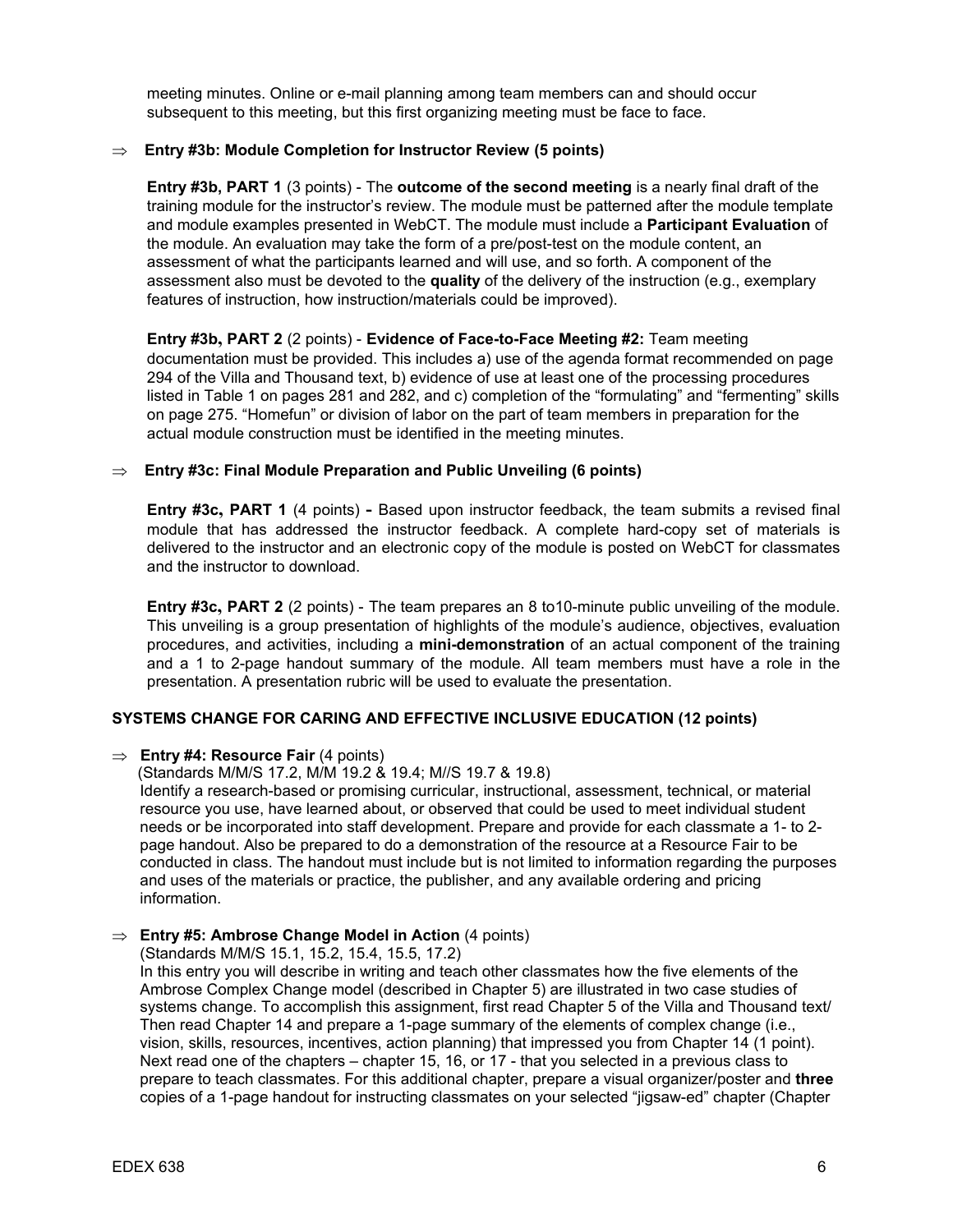15, 16, or 17). The visual and handout (3 points) should illustrate to classmates the ways in which your case study addressed the elements of complex change (i.e., vision, skills, resources, incentives, action planning).

### ⇒ **Entry #6: Actions for Change** (4 points; **IN-CLASS ASSIGNMENT)**

(Standards M/M/S 15.1, 15.2, 15.4, 15.5, 17.2; M/S 19.4 & 19.4)

First read the Prologue and Chapter 1 in the Villa & Thousand text. Then, reread Chapter 5 of the Villa and Thousand text. Assume that you are an agent of change. With information regarding historical context and the elements of complex change in mind, be prepared to articulate in writing the actions you plan to take after this course to facilitate caring and effective inclusive educational opportunities at their school site. Relate your actions to the five elements of complex change (i.e., vision + skills + resources + incentives + action planning = change), the history and progress toward inclusive education over the past four decades, as well as the leadership, creativity, supervision, and collaboration principles examined in this course. This entry will be created during class; however, you should be prepared with notes.

## **C. Live and WebCT Reading Reactions (Maximum Points = 21 points)**

Each participant will prepare a total of seven written reactions to assigned readings. As with all written assignments, reactions must be word processed with correct spelling and grammatical usage. Each response should be approximately one page in length.

Two of the reading reactions are "live," meaning that the reactions are word processed and brought to class on the given due date on the syllabus. Five of the seven reactions are posted in five separate **base team** discussion rooms. In each of the discussion rooms, one base team member is responsible for facilitating the discussion about the readings and the written reactions produced by team members. Every member of the base team facilitates at least one of the five discussions. Explicit requirements for discussion entries and facilitation are described in the **Base Team Discussion Participation and Facilitation** section of the syllabus. Please study these requirements carefully before contributing to or facilitating a WebCt discussion.

Note that each reading reaction prompt identifies the Level II standards addressed by the reaction.

### **Live Reading Reaction Prompts and Associated Level II Standards**(4 points)

### **LIVE Class Reading Reaction #3: V&T Chapter 11** (2 points)

(Standards M/M 20.3; M/S 19.5)

Create a mind map, a graphic organizer, an outline, or some representation that will assist you in remembering the steps of Creative Problem Solving (CPS). Describe aspects of CPS that you already use in your creative solution finding. Describe aspects that you feel you need to further develop.

### **LIVE Reading Reaction #6: V&T Chapter 24** (2 points)

(Standards M/M/S 15.1, 15.2, 15.4, 15.5; M/S 19.1, 19.2)

Aaron synthesizes many of the concepts we tried to emphasize in this book by telling stories from his life and the life of his son. He speaks of cultural change, caring, obstacles, and courage. Much of what he really is speaking about is professional ethics and leadership. What from his message "spoke to you" about leadership and professional ethics in education? What story from your own history as a student or teacher could you tell and then use to teach others about ethics and leadership (as well as change, caring, obstacles, and courage)? Bring to the Grand Seminar for sharing with the guest instructor and classmates.

### **WebCT Reading Reaction Prompts and Associated Level II Standards**(17 points)

### **WebCT Reading Reaction #1: V&T Ch. 10 and pp. 389-393**

(Standards M/M20.1, M/M 20.2, M/M 20.3; M/S 18.2)

After reading Chapter 10 and Lisa's story, identify a baker's dozen (13) new or expanded learnings regarding effective team functioning and why they are important for you to remember in your collaborative efforts. (Note: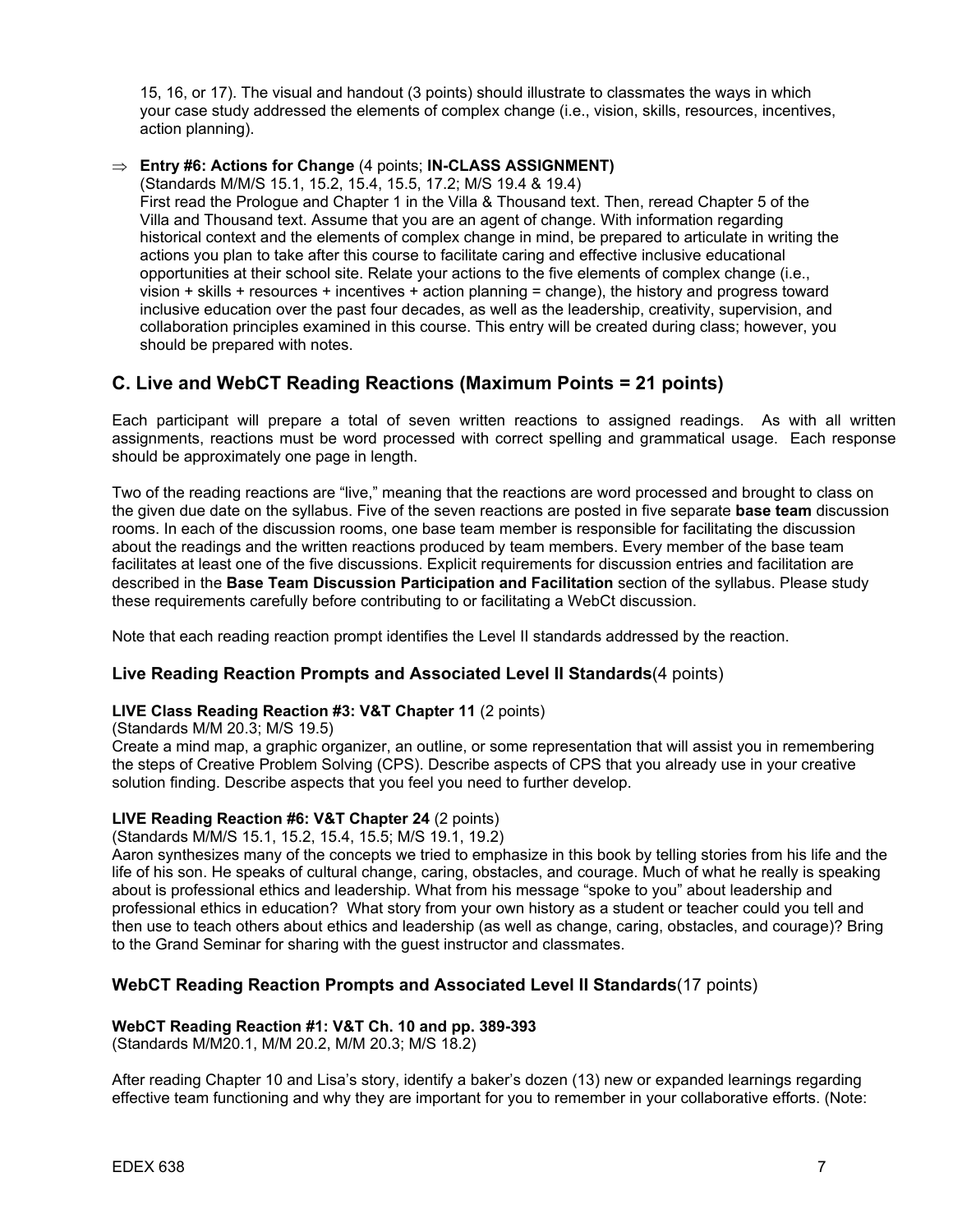Many of you have read this chapter before as part of EDMX 631, the Law and Legal Procedures course in the Level I credential program. Having been teaching in the field for a while, you should have quite an expanded perspective to share in your first base team posting.)

**WebCT Base Team Discussion Facilitator for Reaction #1**:

### **WebCT Reading Reaction #2: V&T pp. 173–182 & 200–204; CU Ch. 6**

(Standards M/M/S 13.2 – 13.4, 15.3; M/M 19.2, 19.4)

If you were to write your own chapter or rewrite these chapters all over, what of the content would you emphasize the most? What strategies or approaches would you add that could give teachers even more tools to use when developing accommodations and modifications for students? Post these ideas in your base team discussion. **WebCT Base Team Discussion Facilitator for Reaction #2**:

### **Web CT Reading Reaction #4: V&T Chapter 13 and "Maddie's Story"**

(Standard M/M 20.6; M/S 18.6, 19.5)

In this chapter, related services personnel describe how their roles change when they share the framework described in Table 2. They also establish three criteria for making decisions about related services provision; that is, are proposed related services 1) educationally relevant, 2) necessary, and 3) only as special as necessary? Please comment on ways in which you can help related services personnel:

a) think about and apply these three criteria (e.g., in IEP meetings, in developing modifications, in delivering their services) and

b) restructure their roles in ways illustrated by the examples. Post these ideas in your base team discussion. **WebCT Facilitator for Reaction #4**:

### **WebCT Reading Reaction #5: V&T Chapter 12**

(Standard M/M 20.6, M/M20.8, M/S 18.6, 19.5)

Jeanne and Patricia paint vivid pictures of ways in which people can collaborate to educate all children in shared classrooms and curricula. Of these collaborative approaches (or variations of these approaches), which is/are the most appealing for you to try out with a colleague? (Pick one that you have not already implemented.) Why did you select this approach? What is an obstacle you will need to overcome to implement this model? What is your plan to address this obstacle? Post these ideas in your base team discussion.

**WebCT Facilitator for Reaction #5**:

### **WebCT Reading Reaction #7: V&T Chapters 3 & 5**

(Standards M/M/S 15.2, 15.2, 15.4; M/M 19.2, 19.4: M/S 19.1)

Assume that you are a special educator at a school actively engaged in transforming from a traditional pull-out model of special education to an inclusive, co-teaching model with a vision of the Circle of Courage. Read or rereading Chapter 5 and Chapter (particularly pages 62 through 65 and the 1<sup>st</sup> paragraph on page 66). Given all of the recommendations for facilitating the phases of complex change, identify a couple key points for each of the 5 elements (vision + skills + incentive + skills + action planning) that you would offer your principal to help facilitate success in the change process toward a Circle of Courage vision. Post these ideas for your base team discussion. (You could even create a "credo" of your key points that you could offer as a gift to your principal and classmates.)

### **WebCT Facilitator for Reaction #7**: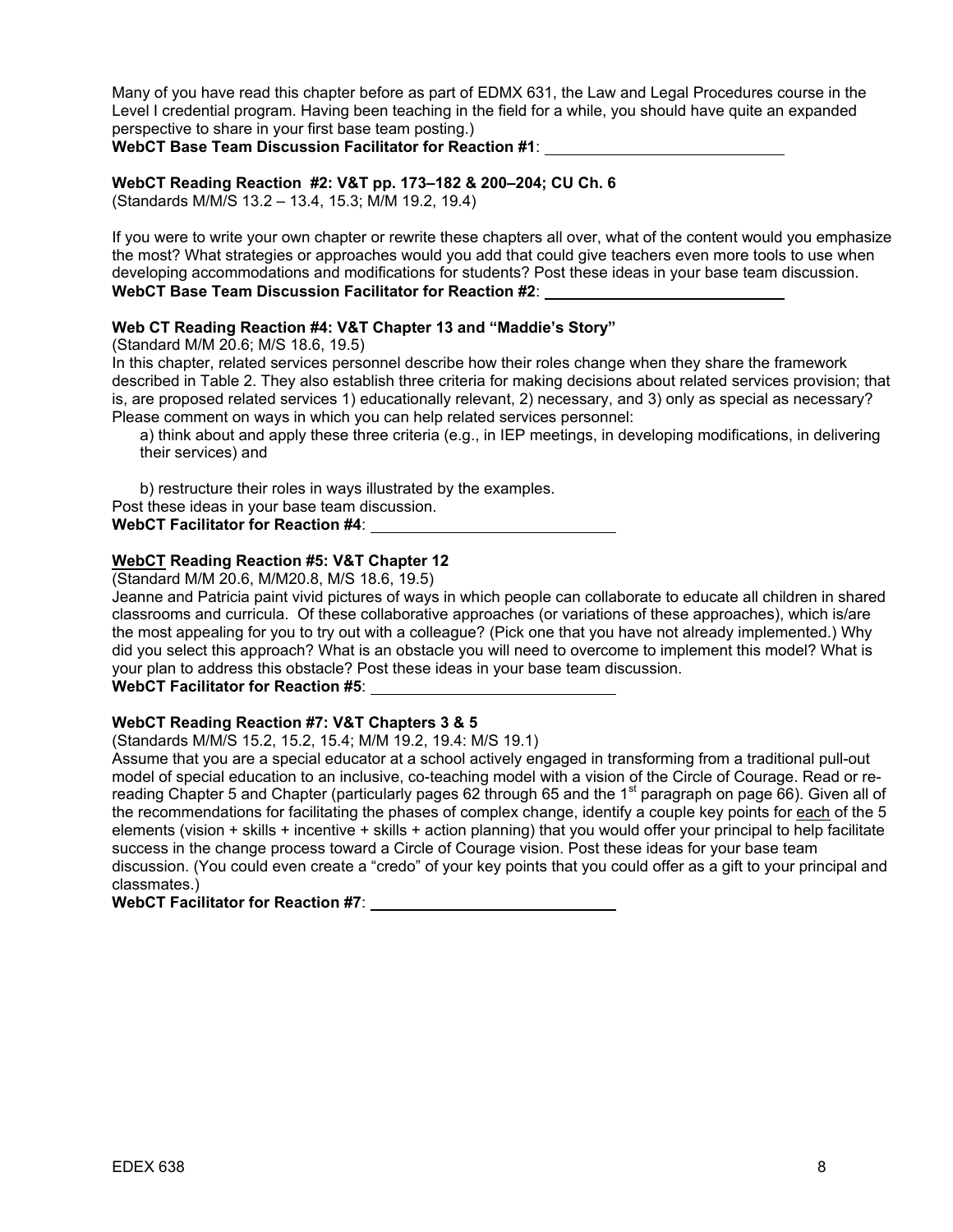# **D. WebCT Base Team Discussion Participation and Facilitation (Maximum Points = 17 points)**

Reflections 1, 2, 4, 5, and 7 are on-line reflections conducted in WebCT reflection discussion rooms. At the beginning of this course you will join a **Base Team** of four or five members. Your base team will stay together throughout the semester and engaged in five discussion room discussions of reflections 1, 2, 4, 5. and 7. You will earn 3 point for successful participation in each of the five discussions, for a maximum point total of 15 points. You also will be expected to facilitate one of the five discussions; you will earn an additional 2 points for each facilitation.

There are multiple rationale for discussion room participation and facilitation.

- Each reading has been selected because it facilitates the participant's growth in one of more of the Level II standards (see standards associated with each reading reaction assignment). Participation is an authentic and interactive way to provide evidence of completion and understanding of the required readings and deepened understanding and application of the reading through cooperative group dialogue.
- Participation and facilitation enables you to demonstrate performance competence for six of the Level II standards – **Standards M/M 20.1, 20.2,20.3; M/S 18.1, 18.4, 18.6**.
- You increasingly will be expected to participate in professional development that requires this form of interaction. You need to develop a level of comfort and skill to easily and effectively participate in this type of instructional delivery. These five discussions give you the opportunity to develop this comfort and skill.
- In your job in the future, you likely will be expected to provide professional development to others and lead meaningful professional discussions. By serving in the role of discussion facilitator you have the opportunity to develop this important "teacher of other professionals" skill.
- You increasingly will be using web-based instructional approaches with your own students. Becoming facile in using web-based methods for communicating and teaching is the first step in you taking the lead to construct or at least facilitate this type of communication and discussion forum for your students.
- Rather than driving to Cal State San Marcos to participate in important discussions to bring learning to life, you can engage in the same discussions without having to travel. You are ensured rapt attention of your small group teammates in your streamed discussions and accountability for quality participation, as performance criteria are clearly identified and articulated (see the criteria below).

### **Performance Criteria for Successful Participation (3 points per discussion room)**

- You agree with your teammates upon a deadline by which the reading reaction will be posted for others to read (e.g., sent by 8 p.m. on Monday evening) and a "widow of time" after your postings during which you will engaged in dialogue in your base team's discussion room (e.g., from Wednesday at 4 p.m. through Saturday at 9 p.m.).
- You post your reading reaction on or before the posting deadline.
- You read all of your base team teammates' reactions and are prepared to engage in the discussion board dialogue during the designated "window of time" to which your teammates have agreed.
- By the start of your "window of time," the facilitator will have posted two questions or prompts to which your will REPLY (not compose) with at least one response that reflects your perspective and your reading of your teammates' reactions. Of course, additional postings are desirable and greatly encouraged. It is important to rely, rather than compose a new response, so that all of the dialogue regarding a particular question needs to stay with that question. This is good online communication etiquette and avoids confusion.
- The criteria for a quality discussion board posting are as follows. The posting must clearly show that you have read each of your teammate's reflections. You may show this by making reference to classmates' statements in your posting. Even if you disagree with a teammate's perspective, your comments should always be respectful and professional in language and tone. Your dialogue should evidence your use of higher level reasoning skills (i.e., application, analysis, synthesis, evaluation). You also may pose your own questions to teammates.
- Within this time frame, the facilitator also will post a "group processing" question to which you will need to respond within the designated window of time.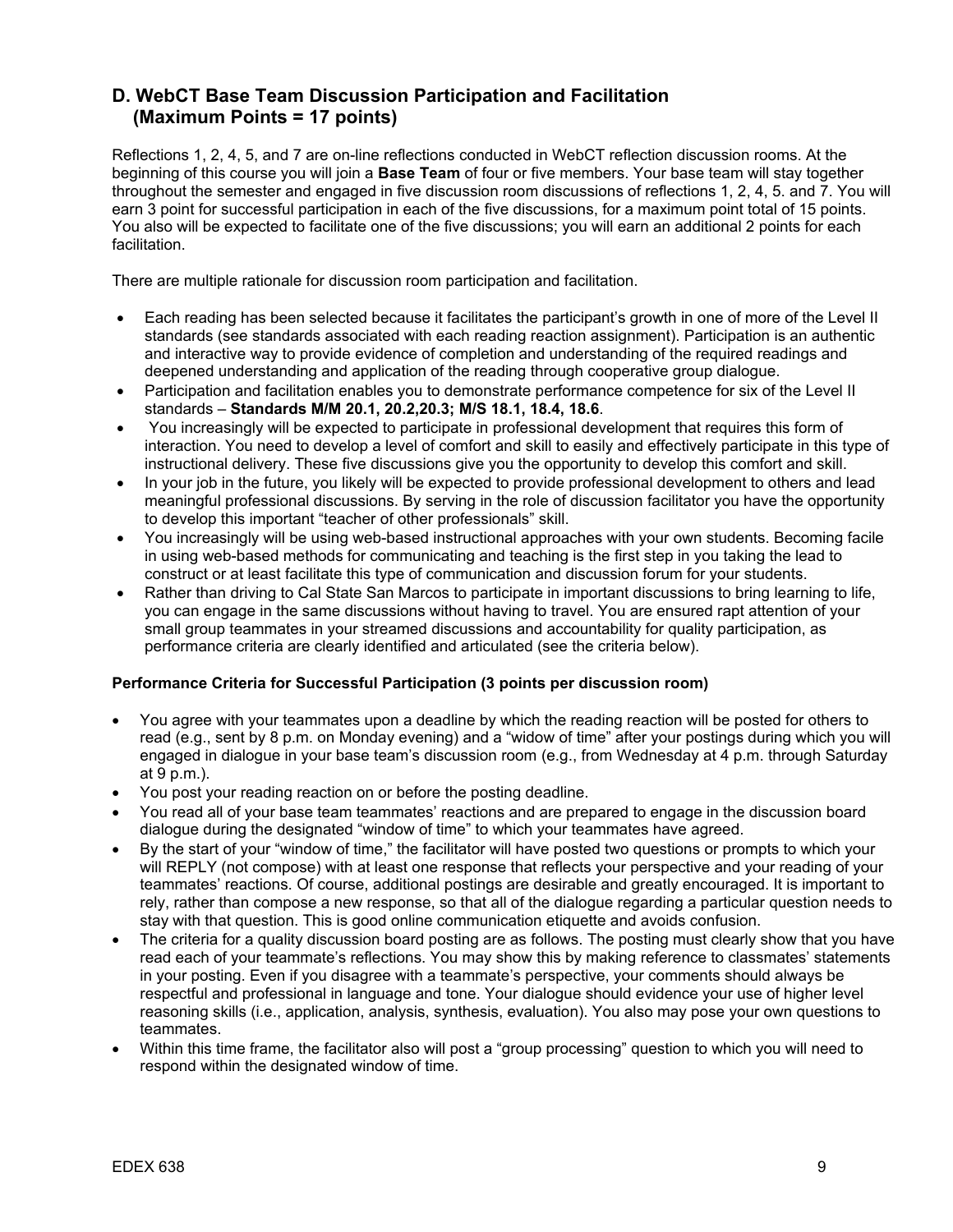### **Performance Criteria for Successful Facilitation (2 points per discussion room)**

You will serve as discussion board facilitator at least once during the semester. "Sign up" for your session with your base team teammates in the first week of the semester. If you end up in a base team of only four members, you have the option to facilitate a second time for an extra point that counts toward the four "choice points" described in the **Application and Growth Choice** page of this course. Your team will have to come to agreement as to who will facilitate the 5<sup>th</sup> discussion. Each discussion needs a facilitator. To not have a facilitator for a discussion is not an option.

Specific responsibilities and success criteria for a facilitator are the following.

- The facilitator "convenes" the exchange and reading of reflections. This means first communicating with teammates to jointly select a deadline for posting reading reactions (e.g., post by 8 p.m. on Monday evening).
- If necessary, the facilitator prompts teammates who do not post by the designated time in order ensure timely delivery and reading of reflections. If adjustments in the deadline needs to occur because of an unexpected crisis on the part of a team member , it is the responsibility of the facilitator to help the team negotiate a new deadline (Note: This demonstrates important conflict resolution and creative problem solving skills – **Standards M/M 20.3, M/S 18.1 & 18.4**)
- Prior to the agreed upon discussion board start and end dates and times, the facilitator reads all of the reflections and based upon all teammate's remarks, formulates two questions or discussion prompts that should stimulate construction exchanges of ideas. As with the reflections themselves, the questions or prompts should activate higher level reasoning skills (i.e., **application** to real life situations, **analysis** of concepts or issues, **synthesis** of divergent perspectives, and **evaluation** that includes a justification for assessments and judgments).
- The facilitator "convenes" the discussion board dialogue regarding the readings and reading reactions. This means getting agreement among teammates as to a "window of time" within which the facilitator's two questions or prompts will be posed and responses to the facilitator's prompts be posted (e.g., if reading reactions were posted on Monday by 8, p.m. prompts might be posted two days later on Wednesday at 5 p.m. and all exchanges may be expected to be completed by 9 p.m. on Saturday).
- The facilitator posts both of the discussion prompts or questions. Responses must stay within the same thread, so if a teammate does not "reply" but instead composes a reaction, the facilitator must prompt that teammate to reply. This ensures that all discussion comments stay with the particular question or prompt to which they refer. As the window for posting nears an end, if a teammate has not posted, the facilitator is to check in with the team member and, if necessary, negotiate a solution to whatever issue has arisen.
- Within the same "window of time" and after at least one contribution from each team member (including the facilitator), the facilitator posts a "group processing" prompt that is appropriate to the conversation and topic. See page 281 and 282 of Chapter 10 in the Villa & Thousand text for sample group processing procedures. You are strongly encouraged to go beyond the procedures suggested in Chapter 10 and craft your own novel processing procedure.
- The final and culminating responsibility of the facilitator is to compose a **summary** of the reading reactions, the discussion board dialogue, and the group processing (of approximately 1.5 to 2 pages in length) and to send this summary to the course instructor. This summary must include:
	- **a) a quote of at least one point from each reflection (including the facilitator's reflection) and a comment on why you selected it to highlight in the summary,**

b) the two discussion prompts and at least two key discussion points per prompt,

c) the group processing prompt and a summary of the participant's processing, and

d) a personal reflection on the experience of performing the facilitator role (i.e., learnings, challenges,

ways in which to improve in the future, what to teach others about how to be an effective facilitator).

If any team member fails to submit a reading reaction, engage in the discussion room, or group process, this summary is where the facilitator reports to the instructor as well as what the facilitator and team did to encourage and support that team member's work completion and participation. If no such report is included in the summary, it is assumed that all base team members participated fully and with the highest of quality.

This summary should be submitted to the instructor as the last entry in the WebCT Reading Reaction room within 72 hours of the end of the discussion and group processing.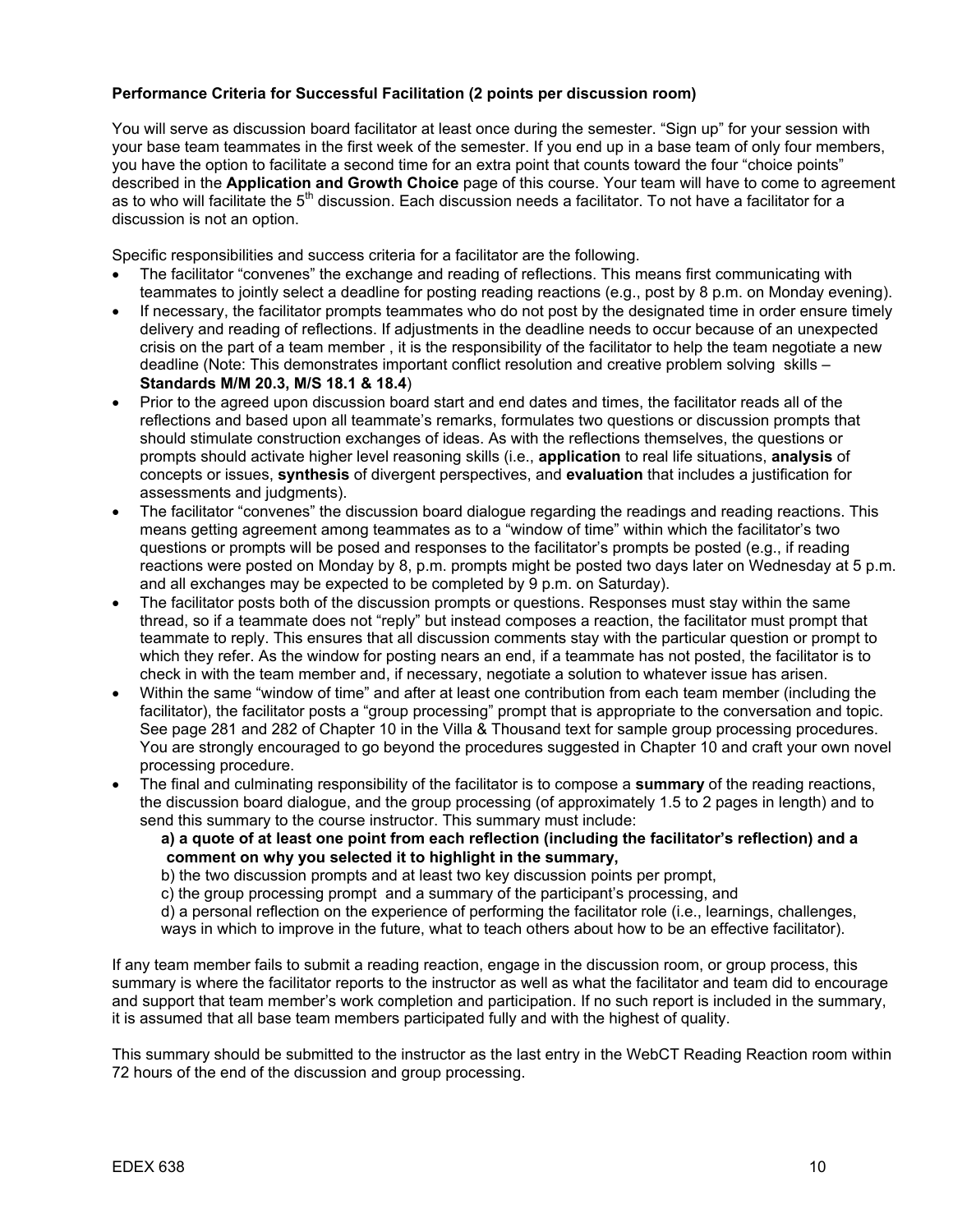### **E. Application and Growth Choice (4 points)**

Four of the 100 points in this course are **Application and Growth Choice** points. You have the choice of completing any of the following to enhance your development as an educational leader. Please indicate in your tracking folder which of these options you elect to perform to earn the last 4 points for this course.

Choice #1: Implementation of Inservice Module with Evaluation (4 points maximum) For this choice, you may carry out your module, have participants complete the evaluations and submit a summary of evaluations with a 1-page reflection on what you learned from the experience and how you might improve the module.

Choice #2: Extra Base Team Discussion Room Facilitation (2 points maximum) If you are in a team of fewer than five members, one member needs to facilitate one or more extra meetings. Whoever does this, earns two choice points, by completing the facilitator requirements. To ensure distribution of facilitator responsibility, no team member shall facilitate more than two meetings.

Choice #3: Documented Additional Inservice Planning Team Meetings (1 point per meeting) Each additional face-to-face planning meeting can earn each member an additional one point per meeting, given documentation occurs through the completion of Team Meeting Minutes and the implementation of a novel group processing format. Submit minutes in one of the team member's folder.

### Choice #4: Additional Reading Reaction (2 points per reaction)

Given instructor advance approval, a participant can earn 2 points per additional reading reflection. The reaction must clearly reflect interaction with the content and use of higher level reasoning skills (e.g., application, analysis, synthesis, evaluation). The reaction should be no more than 2 double-spaced pages in length and must be accurate in spelling, punctuation, and grammar.

Choice #5: Student-Proposed Choice (1 to 4 points)

Any participant may make a written proposal for earning alternative choice points. The proposal must be as specific as possible and indicate a rationale for the proposed number of points that the activity would represent. If approved, the instructor and the participant will negotiate the conditions of the process and performance outputs.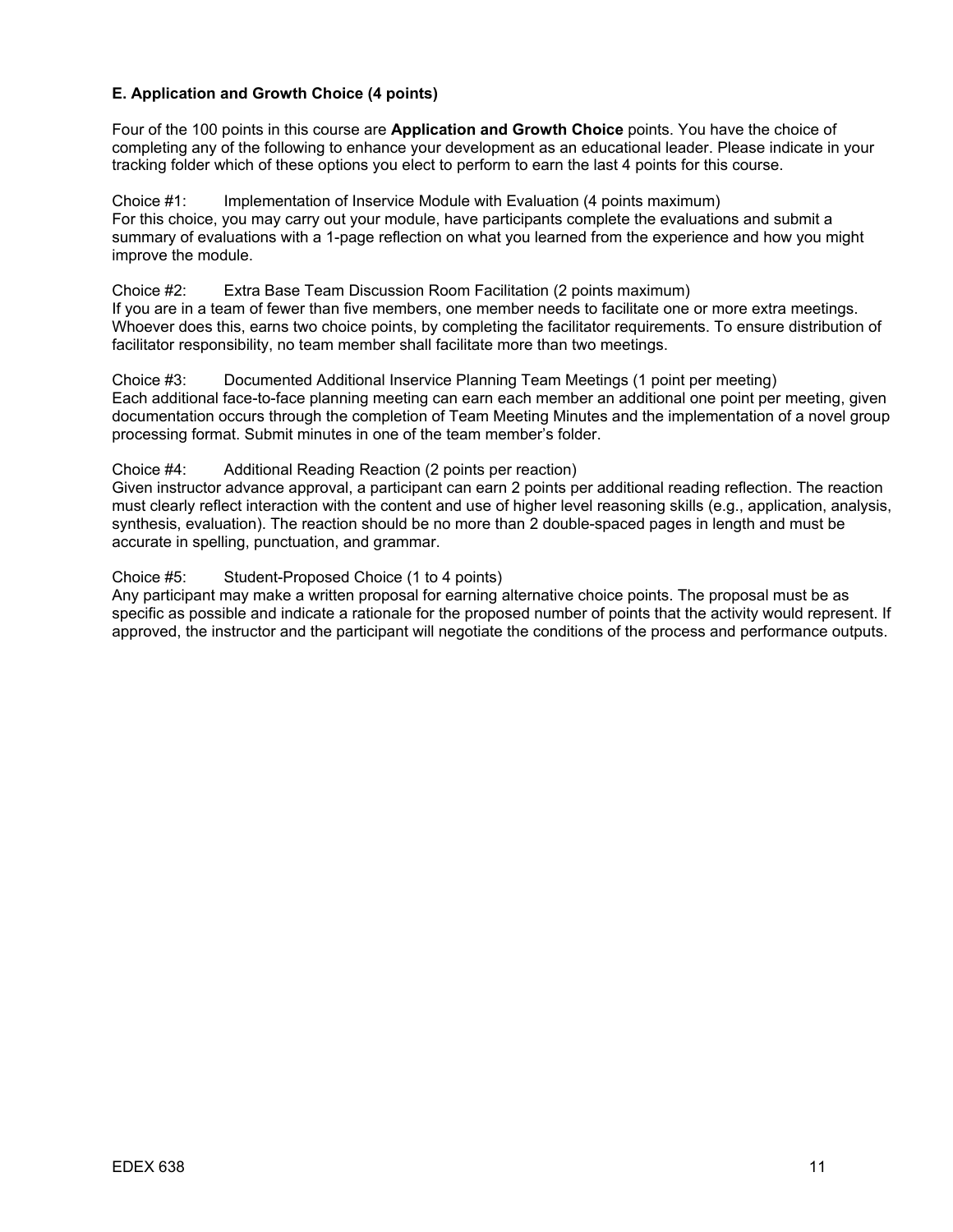# **Class Meeting, WebCT, and Inservice Meeting Schedule**

# **Key to Abbreviations:**  WT= WebCT Discussion and Facilitation IM = Inservice Training Module Meeting and Planning CU = Carol Cummings "Peering in on Peers" chapter readings **Date Session Topics/Activities Assignments/Readings Due** 01/21 Class #1 *Course Overview Inservice Module – Topics, Teams, & Timelines Collaborative Teaming Revisited*  01/28 Class #2 *WebCT Base Team Formulation Facilitator Scheduling Intro to Peer Coaching* 02/04 **WT & IM WebCT Reading Reaction #1 Inservice Module Meeting #1**  02/11 Class #*3 Peer Coaching: Pt. 1 CU pp. 1-3 & Chs. 1, 2, & 3*  02/18 **WT & IM WebCT Reading Reaction #2 Entry #3a and IM #1 (if not already completed)**  02/25 Class #4 *Peer Coaching: Pt. 2 CU Chs. 7, 8, & 9 Leadership Entry #3a*  03/03 Class #5 *Process Communication*<br>Creativity - Live Reading Reaction #3 *Live Reading Reaction* #3 *Creativity - Live Reading Reaction #3 Live Reading Reaction #3*  03/10 **WT Web CT Reading Reaction #4 Complete IM #2 and Leadership Entry #3b**  03/17 Class #6 *Resource Fair Leadership Entries 3b & 4*  03/24 **WT & IM Web CT Reading Reaction #5 Complete Final Draft of Inservice Module**  03/31 Prepare Live Reading Reaction #6 Prepare Leadership Entry #2 04/07 Class #7 *What's Ethics Got to Do With it? Live Reading Reaction #6 Live Reading Reaction 6# Leadership Entry #2*  04/28 **IM Complete Final Draft of Inservice Module**  Prepare Leadership Entry #5 Prepare for Leadership Entry #6 04/21 Class #8 *Restructuring Jigsaw Leadership Entry #5 Systems Change California Style Leadership Entry #6 IN CLASS* 04/28 **WT & IM Web CT Reading Reaction #7 Complete Inservice Module & Unveiling Presentation**  05/05 Class #9 *Inservice Presentations, Evals., Celebration Leadership Entry #3c*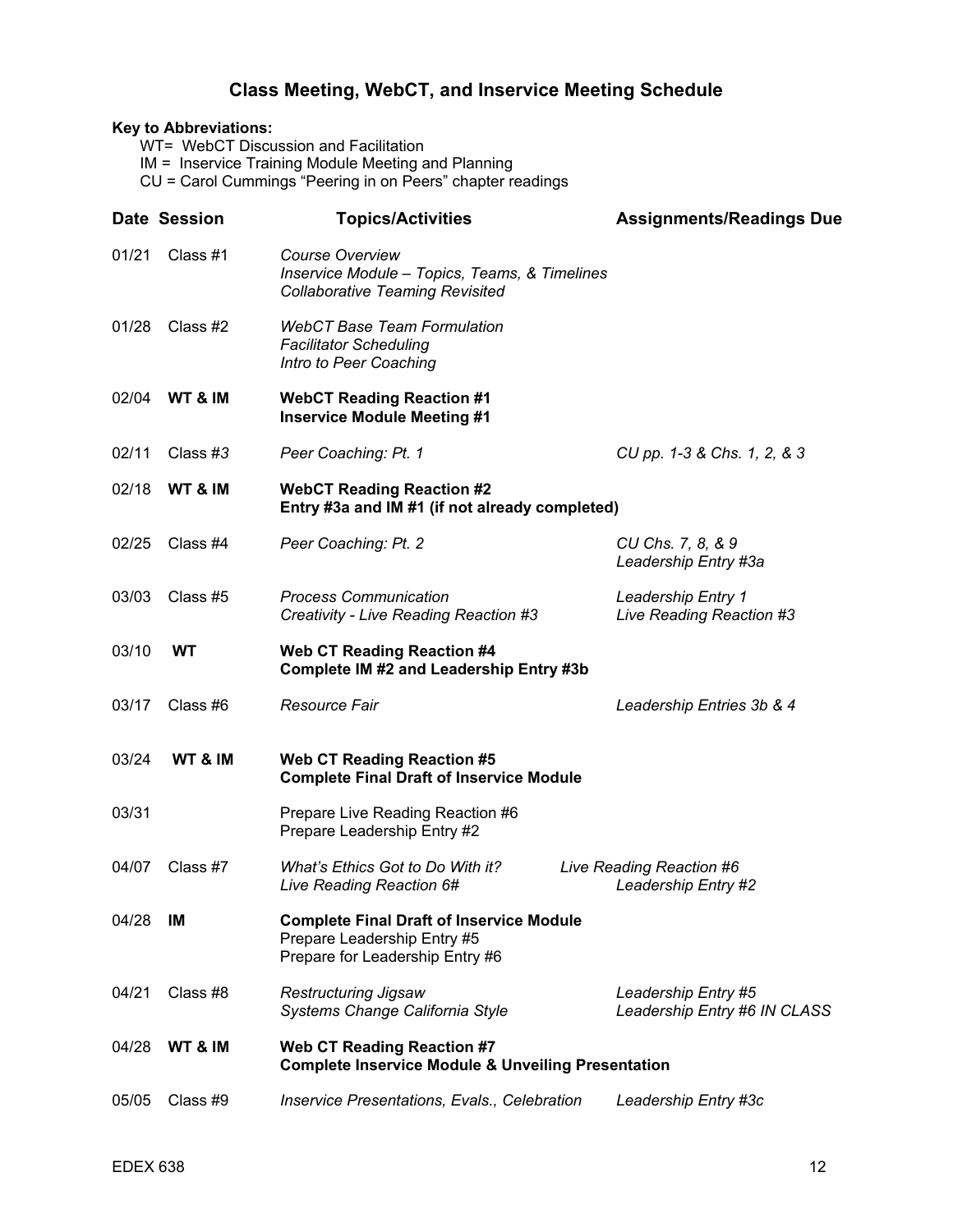# **638 TRACKING FORM**

**LIVE CLASS ATTENDANCE (36 points Maximum)** 

| Class #1                                                                                | 4 points                                                                       |
|-----------------------------------------------------------------------------------------|--------------------------------------------------------------------------------|
| Class #2                                                                                | 4 points                                                                       |
| Class #3                                                                                | 4 points                                                                       |
| Class #4                                                                                | 4 points                                                                       |
| Class #5                                                                                | 4 points                                                                       |
| Class #6                                                                                | 4 points                                                                       |
| Class #7                                                                                | 4 points                                                                       |
| Class #8                                                                                | 4 points                                                                       |
| Class #9                                                                                | 4 points                                                                       |
|                                                                                         |                                                                                |
| <b>LEADERSHIP APPLICATIONS (39 points)</b><br><b>Professional Development of Others</b> |                                                                                |
| <b>Coaching of Others (12 points)</b>                                                   |                                                                                |
| Entry $#1$<br>$\frac{1}{1}$                                                             | 5 points (Reinforcement Conference, due by Class #5)                           |
| Entry #2                                                                                | 7 points (Alternate Conference, due by Class #7)                               |
| <b>Inservice Training Module Development (15 points)</b>                                |                                                                                |
| Entry #3a                                                                               | 2 points (Topic & Goals, due by Class #4)                                      |
|                                                                                         | 2 points (Base Team Meeting #1, due by Class #5)                               |
| Entry #3b                                                                               | $\frac{1}{2}$ 3 points (Module, due by Class #7)                               |
|                                                                                         | 2 points (Base Team Meeting #2, due by Class # 6)                              |
| Entry #3c                                                                               | 4 points (Revised Module, due Class #9)                                        |
|                                                                                         | 2 points (Public Unveiling, due Class #9)                                      |
|                                                                                         | <b>Systems Change for Caring and Effective Inclusive Education (12 points)</b> |
| Entry #4                                                                                | 4 points (Resource Fair, due Class #6)                                         |
| Entry #5                                                                                | 4 points (Ambrose Example, due Class #8)                                       |
| Entry #6                                                                                | 4 points (Actions for Change, In-Class Assignment, Class #8)                   |
| <b>READING REACTIONS (21 points)</b><br><b>Live Reading Reactions (4 points)</b>        |                                                                                |
| Reaction #3 (Due Class #5)                                                              | 2 points                                                                       |
| Reaction #6 (Due Class #7)                                                              | 2 points                                                                       |
|                                                                                         | <b>WebCT Discussion Reading Reactions &amp; Facilitation (17 points)</b>       |
| WebCT Reaction & Participation #1                                                       |                                                                                |
| WebCT Reaction & Participation #2                                                       | 3 points                                                                       |
| WebCT Reaction & Participation #4                                                       | 3 points                                                                       |
| WebCT Reaction & Participation #5                                                       | 3 points                                                                       |
| WebCT Reaction & Participation #6                                                       | 3 points                                                                       |
| WebCT Reaction & Participation #1                                                       | 3 points                                                                       |
|                                                                                         |                                                                                |
| <b>Discussion Meeting Facilitation</b>                                                  | 2 points                                                                       |
|                                                                                         |                                                                                |
| <b>APPLICATION AND GROWTH CHOICE POINTS (4 points)</b>                                  |                                                                                |
| Module Implementation & Reflection<br><b>Extra Discussion Room Facilitation</b>         | 4 points                                                                       |
| <b>Additional Inservice Planning Meeting</b>                                            | 2 points<br>1 point                                                            |
|                                                                                         | 1 point                                                                        |
|                                                                                         | 1 point                                                                        |
|                                                                                         | 1 point                                                                        |
| <b>Additional Reading Reaction</b>                                                      | 2 points                                                                       |
|                                                                                         | 2 points                                                                       |
| <b>Student-Proposed Choice</b>                                                          | $1-4$ points                                                                   |
| <b>EDEX 638</b>                                                                         | 13                                                                             |
|                                                                                         |                                                                                |